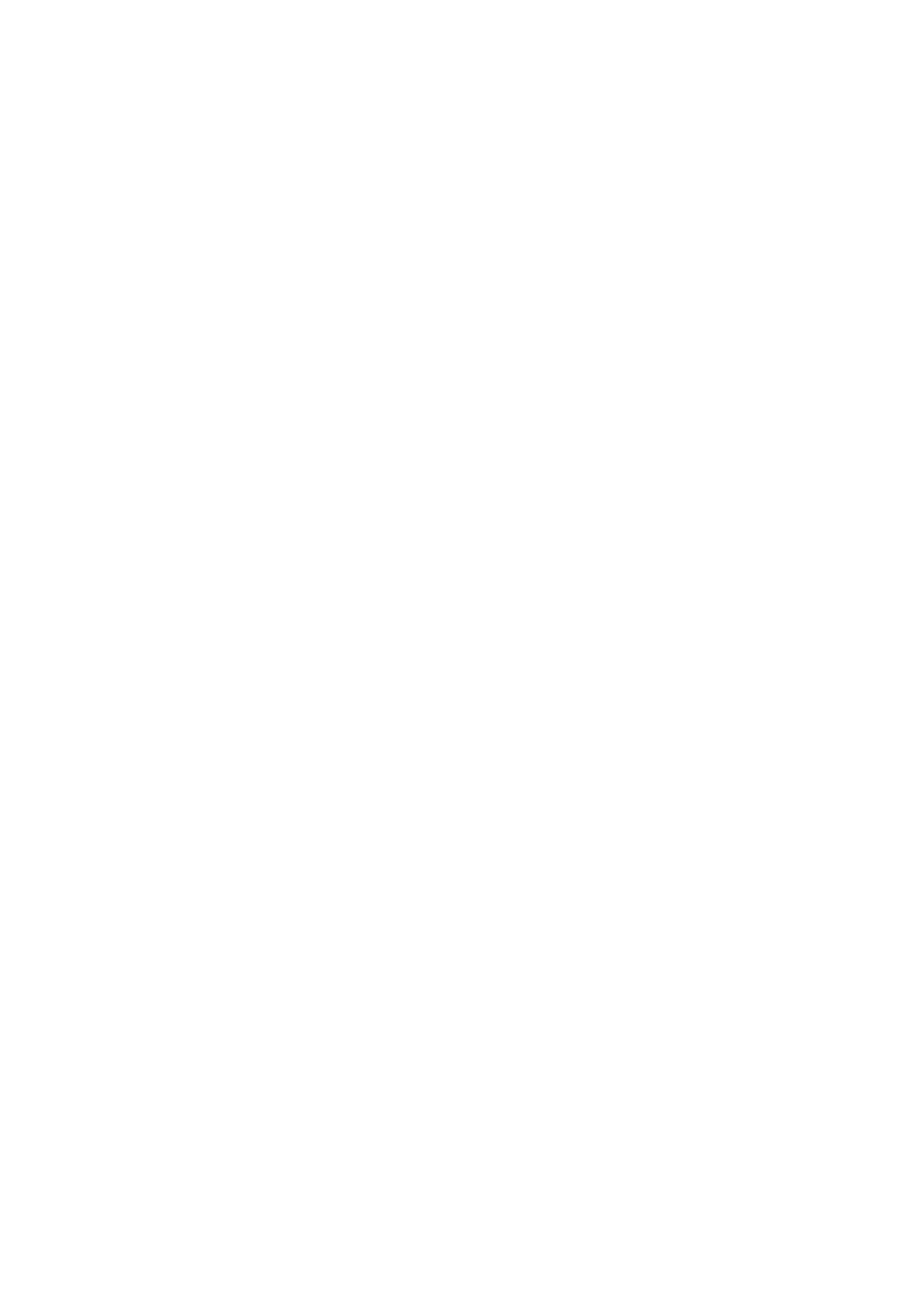### **Contents**

#### 1 Our message to industry

- 1.1 Why conflicts of interest matter in asset management
- 1.2 Our expectations of firms regarding the management of conflicts of interest
- 1.3 Our findings: too often, conflicts of interest are poorly managed
- 1.4 Next steps: action against specific firms and a general request for firms to attest to the FSA that they properly manage conflicts of interest

#### 2 How firms identified and controlled conflicts of interest

- 2.1 Firm culture is central to identifying conflicts of interest
- 2.2 The best control frameworks were designed jointly by business and compliance functions.
- 2.3 Monitoring of conflicts is more effective when conducted by both business and compliance functions
- 2.4 Monitoring of conflicts is more effective when boards receive adequate management information
- 2.5 Conflicts were better managed when UK boards had committees dedicated to conflicts of interest management
- 3 How firms managed the purchase of research and trade execution services on behalf of customers
	- 3.1 Too few firms adequately controlled spending on research and execution services
	- 3.2 Firms did not regularly review whether services were eligible to be paid for using customers' commission
	- 3.3 Firms with strong controls over commission were better able to demonstrate control over the execution of customer orders
	- 3.4 Some firms did not observe our requirements to disclose to customers details of commission payments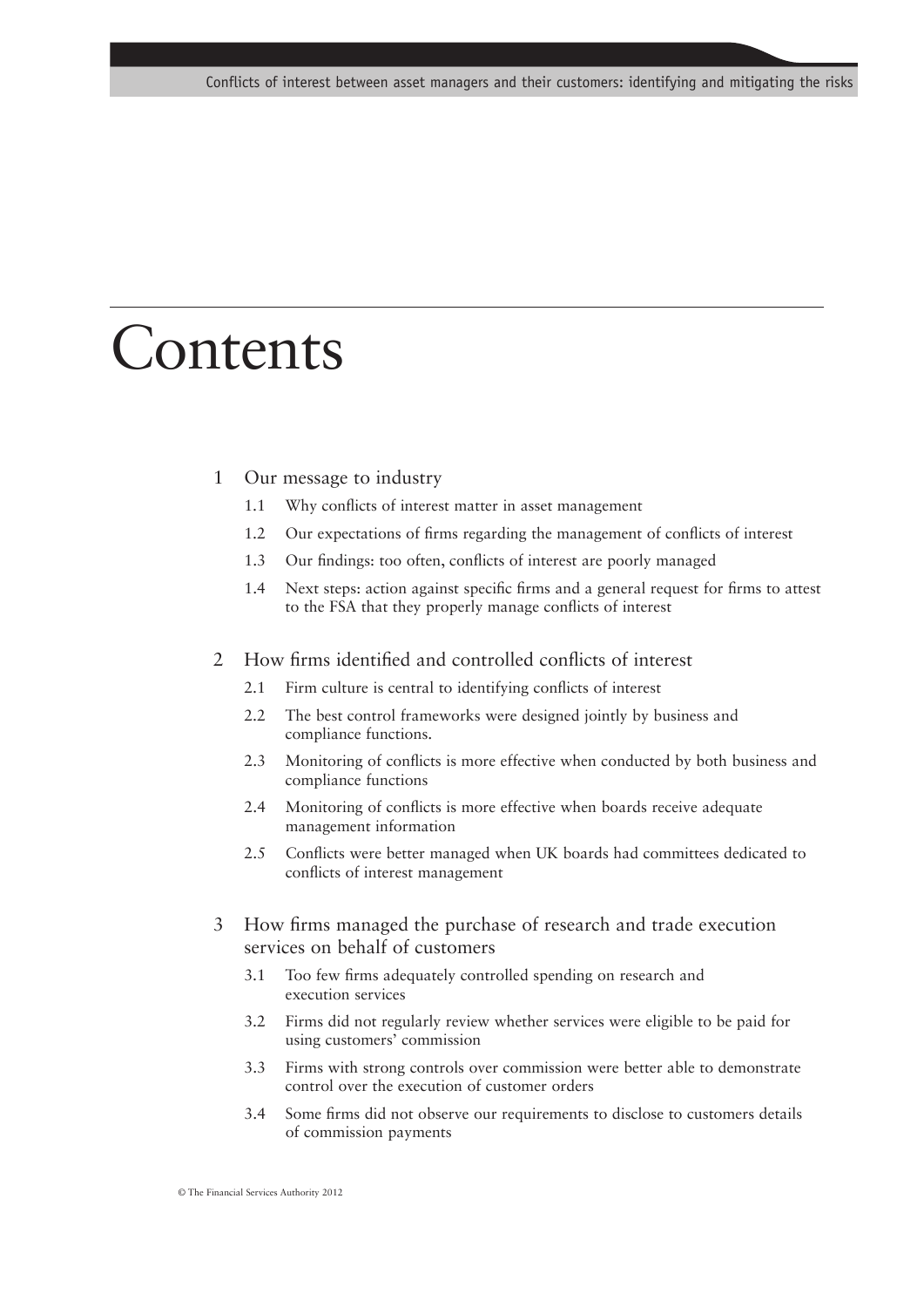- 4 How firms managed gifts and entertainment
	- 4.1 Firms had not taken care to consider whether the value and frequency of gifts and entertainment would give rise to actual or perceived conflicts of interest
- 5. How firms ensured customers have equal access to all suitable investment opportunities
	- 5.1 Some firms do not allocate trades between different clients in an equitable manner
	- 5.2 Some firms could not show that cross trading between customers was always in the interests of both customers
	- 5.3 We took enforcement action against a firm which traded for one fund to ease the liquidity problems faced by another fund
	- 5.4 Some firms had inadequate controls and oversight over the allocation of investment research ideas between customers
- 6. How firms managed personal dealing by employees
	- 6.1 Most firms had satisfactory arrangements for managing conflicts arising from employees' personal dealing but application to staff was inconsistent
- 7. How firms allocated the cost of errors between themselves and their customers
	- 7.1 Most firms had clear arrangements for handling errors but some placed too much reliance of contractual limitations to avoid reporting the cost of errors to clients
- **Appendix 1:** Wording for firms to use when attesting to the FSA on the effectiveness of their arrangements to manage conflicts of interest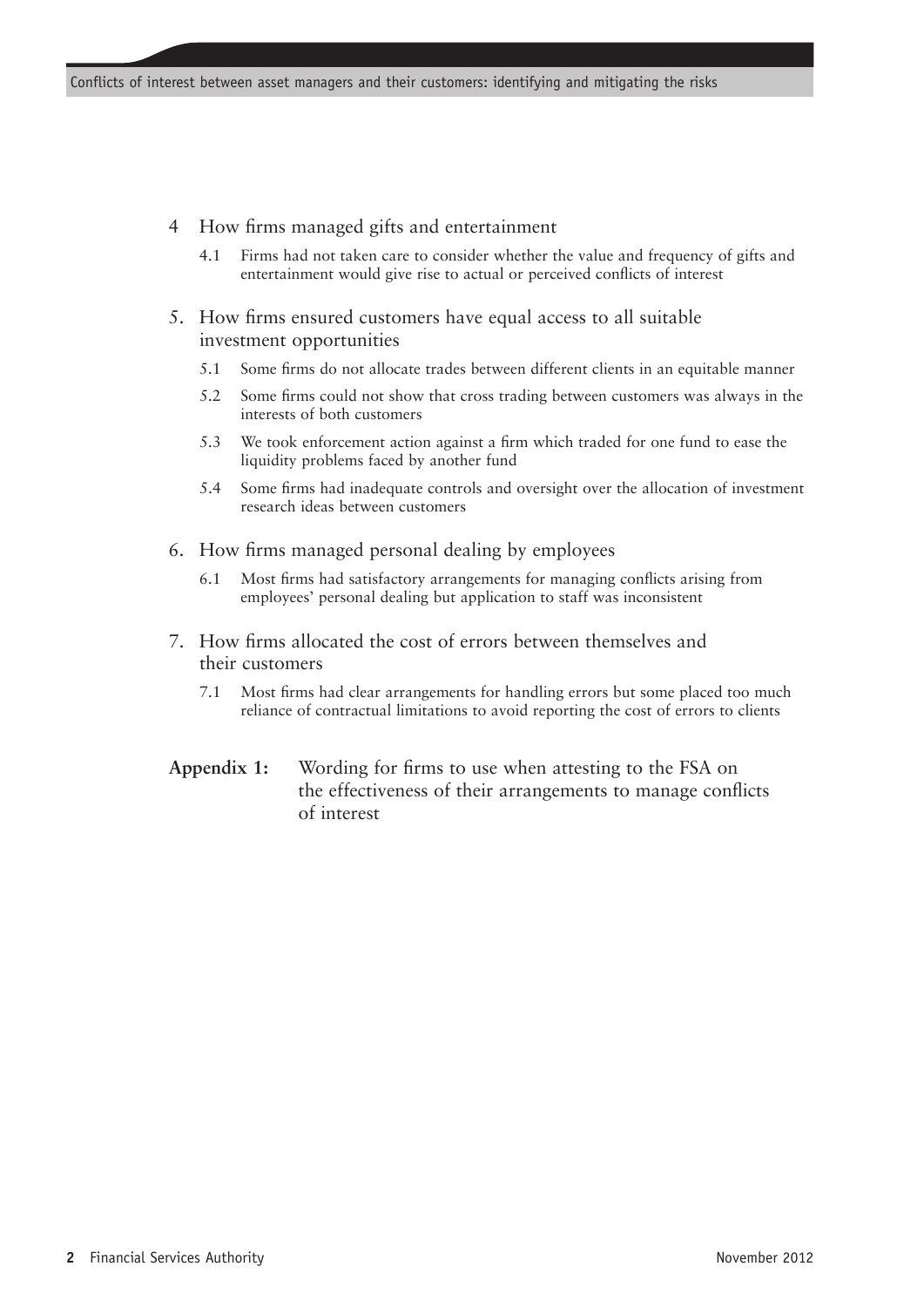# 1 Our message to industry

#### **1.1 Why do conflicts of interest matter in asset management?**

Asset managers act as agents for their customers, making investment decisions in financial markets on their behalf. Confidence in the integrity of asset managers when acting on behalf of customers is central to the relationship of trust between the industry and its customers. This means that when making investment decisions, or buying products and services for customers, asset managers must always act in customers' best interests and put customers' interests ahead of their own. Similarly, asset managers must treat all their customers fairly.

Acting as an agent for customers may create conflicts between the interests of a firm and its customers or between the interests of different customers. Policies to properly manage conflicts of interest mean customers avoid unnecessary costs and have fair access to all suitable investment opportunities. Properly managing conflicts improves the returns earned by customers and enhances general confidence in the UK asset management industry.

#### **1.2 Our expectations**

Principle 8 of our Principles for Businesses requires that a firm must manage conflicts of interest fairly, both between itself and its customers and between a customer and another customer. SYSC 4 and SYSC 10 require the boards of directors at asset management firms to establish effective frameworks to identify, control and review conflicts of interest. The Conduct of Business Sourcebook (COBS) contains detailed rules governing the purchase of goods and services using customers' money and the allocation of investment opportunities between customers.

We expect firms to demonstrate that our principles and rules are embedded in their businesses and that they are taken into account when considering new products, processes or business models. We expect boards of firms to regularly review their practices to ensure compliance with our requirements.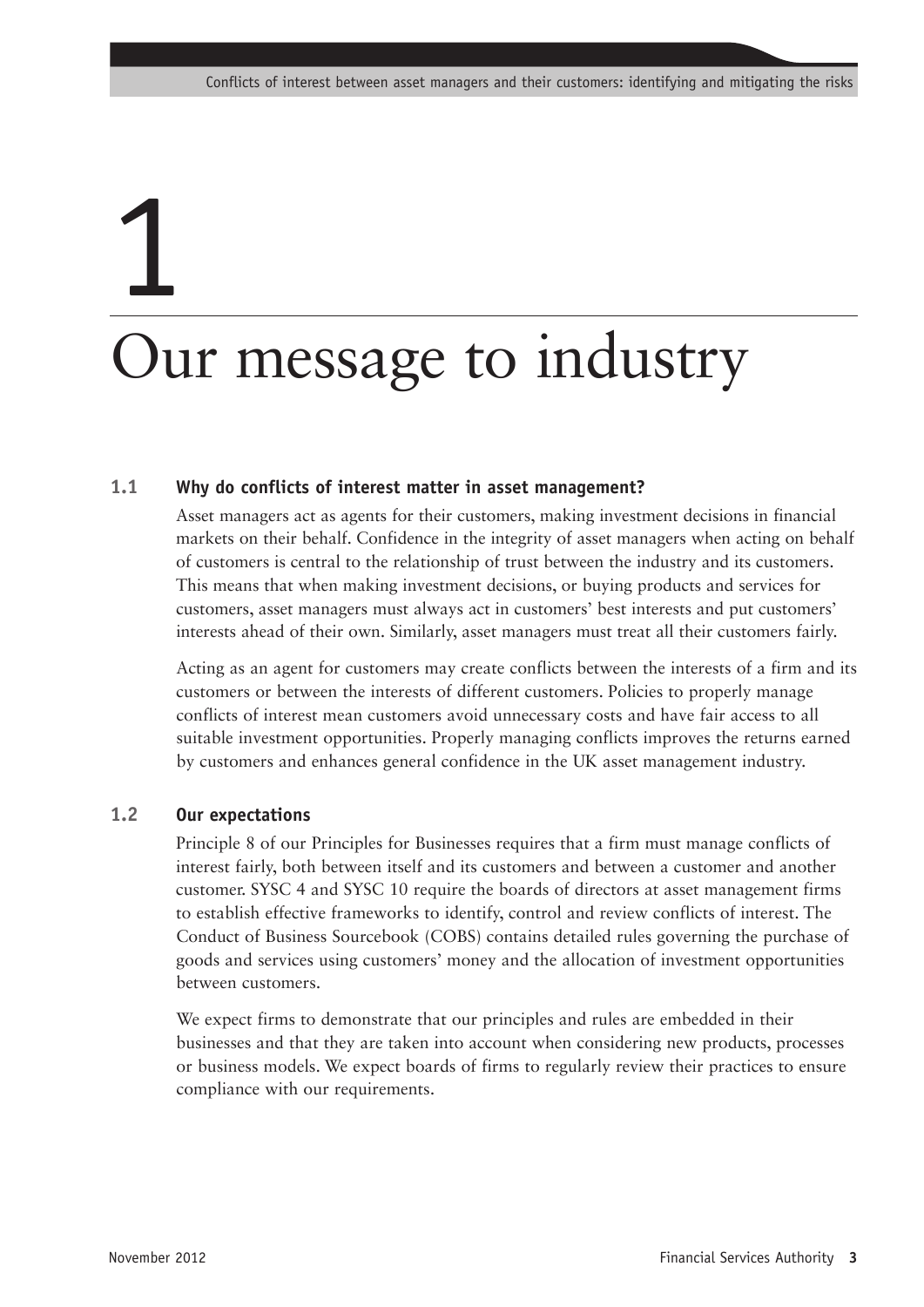#### **1.3 Our findings**

Between June 2011 and February 2012, we conducted thematic reviews of asset management firms, assessing their arrangements for managing conflicts of interest. The review was prompted by evidence from our other supervisory work that some firms no longer saw conflicts of interest as a key source of potential detriment to their customers and had relaxed controls that we had considered to be well-established market norms.

We identified that many firms had failed to establish an adequate framework for identifying and managing conflicts of interests. We also identified breaches of our detailed rules governing the use of customers' commissions and the fair allocation of trades between customers. We concluded that most of the firms visited could not demonstrate that customers avoid inappropriate costs and have fair access to all suitable investment opportunities.

We found that the attitude towards customers established by senior management best explained why some firms managed conflicts well and others badly. A few boards had defined and embedded in their business a credible, long-term commitment to serve their customers' best interests and had established robust arrangements to identify and manage existing and new conflicts of interest. But in most cases senior management failed to show us they understood and communicated this sense of duty to customers or even that they had reviewed or updated their arrangements for conflicts management since 2007. In these firms, employees too often lacked awareness of situations where short-term business goals conflicted with the long-term interests of customers.

#### **1.4 Next steps**

We have given detailed feedback to the firms visited during the project and, where we believe firms have not complied with relevant principles or rules, we have asked them either to justify their approach or, where necessary, required them to take remedial action. In some cases, we required skilled person reviews under s166 of FSMA and in more serious cases we are considering enforcement action against firms.

We have concluded that the findings from this thematic review need to be communicated to the wider asset management sector. We have also concluded that the seriousness of the issues identified requires us to take action to ensure firms comply with the various FSA rules relating to conflicts of interest (including, but not limited to, those cited in this document). We therefore expect the board of each asset management firm to discuss this document and each firm's CEO to complete and return the 'attestation' in Appendix 1 by 28 February 2013.

We plan a second round of thematic visits on conflicts of interest and will use the responses received to inform our selection of firms for follow up assessment visits.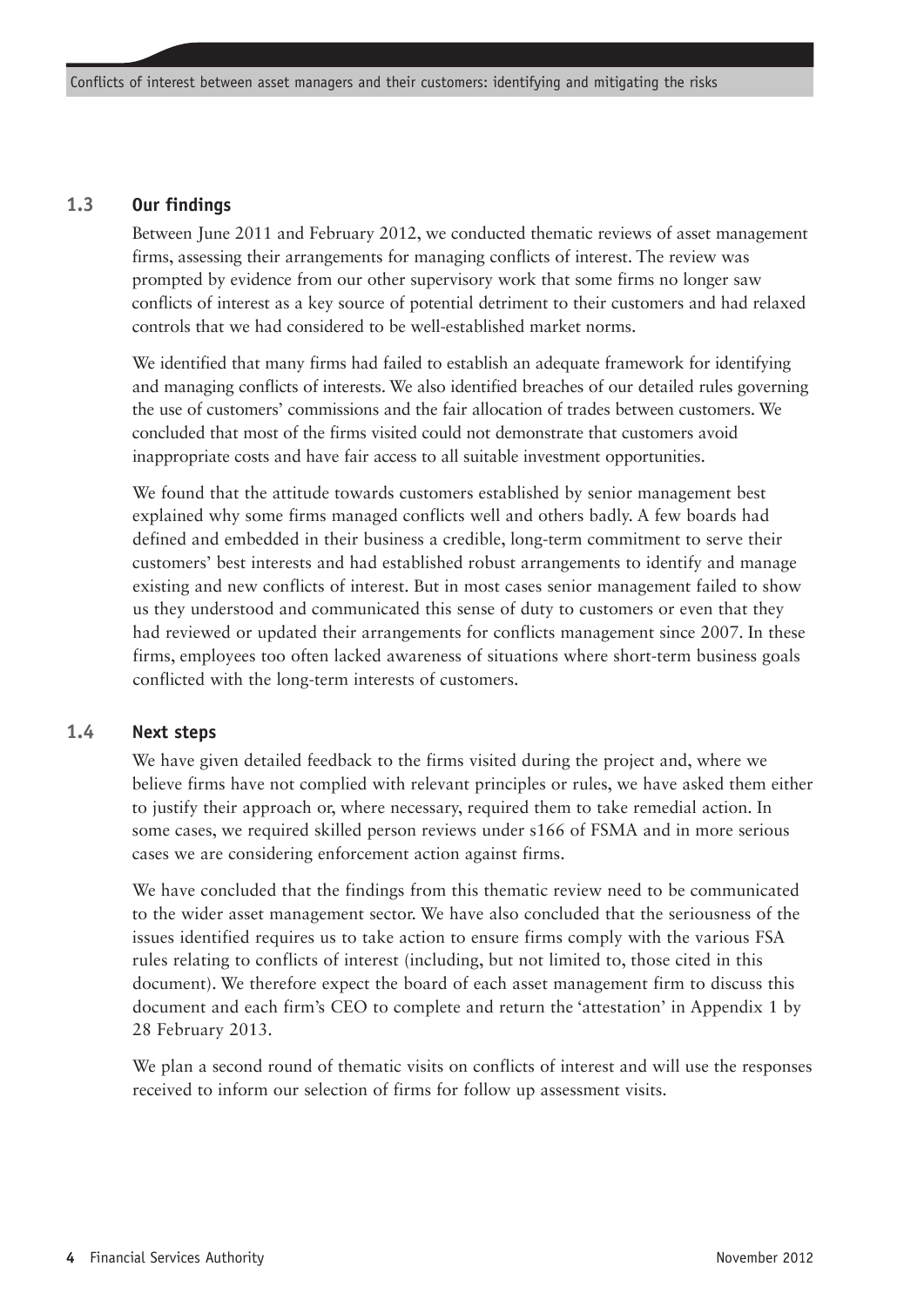# 2 Summary of key findings

#### **How firms identified and controlled conflicts of interest**

#### **2.1 Firm culture is central to identifying conflicts of interest**

We saw a strong correlation between a firm's culture and its ability to recognise conflicts of interest. At some firms, the management was aware of the possibility of conflicts and trained staff to look for and report them. Formal checks within product development and change management processes forced the firm to consider whether new activities created new conflicts or undermined the mitigation of pre-existing conflicts. Other good practice included firms conducting periodic reviews of operations to look for evidence of new conflicts, using discussions involving operations staff (who understand how processes actually work) and legal and compliance staff (who facilitate discussions and often have a better understanding of how conflicts arise). This 'bottom-up' approach to identifying conflicts is in addition to separately considering the inherent conflicts that most asset managers face.

#### **2.2 The best control frameworks were designed jointly by business and compliance functions**

We found that firms achieved better controls and standards when both business line management and second line teams – such as the legal or the compliance department – designed conflicts management controls. Firms doing so tended to have standards that were relevant to the nature of the conflict, and were operationally effective and accepted by business staff. Many of these standards were also aligned to our expectations and good market practice.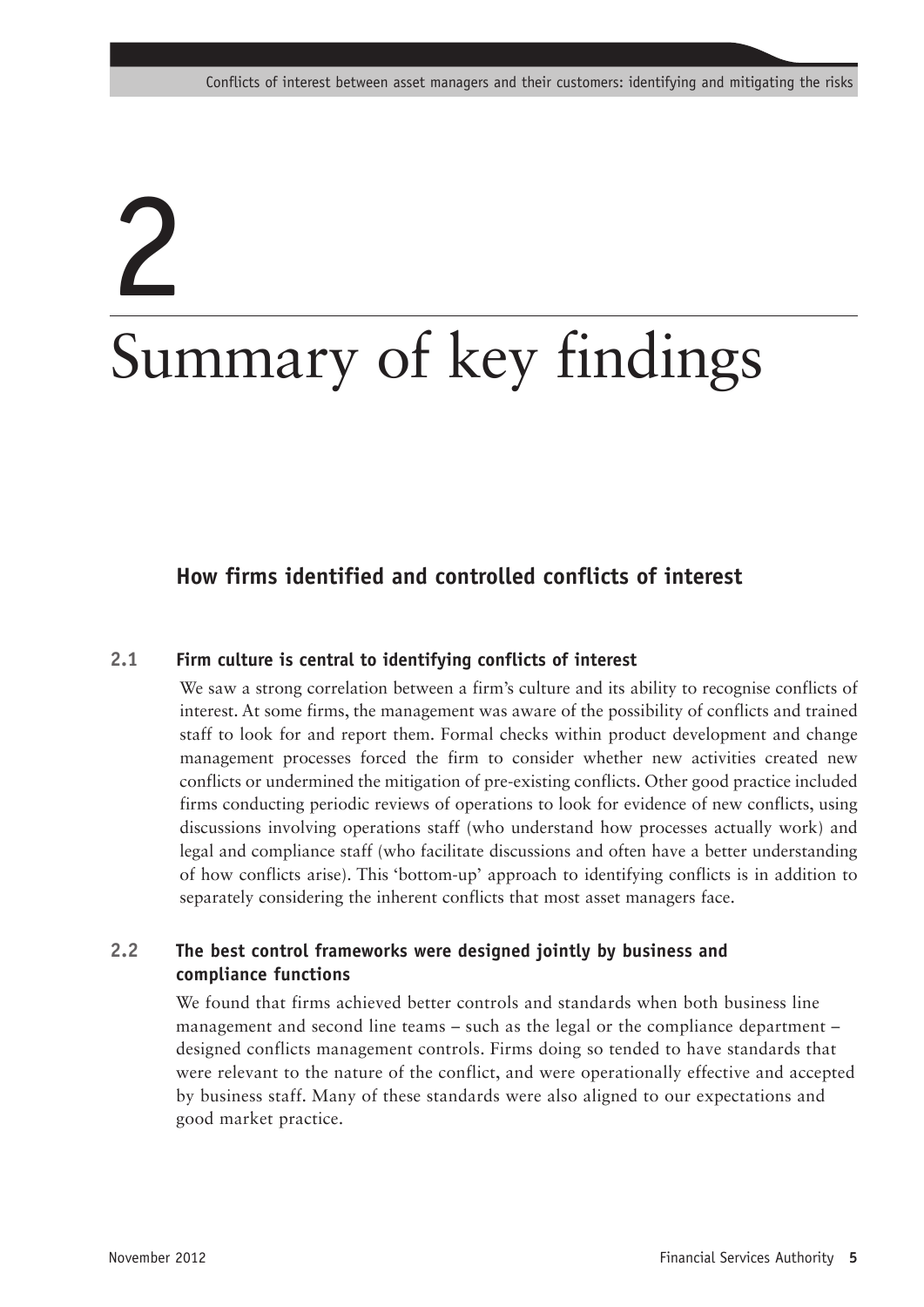#### **2.3 Monitoring conflicts is more effective when conducted by both business and compliance functions**

We found that the most effective monitoring of conflicts of interest involved separate reviews by both business line management and compliance staff. Firms that relied on monitoring performed by the compliance department as the only form of control over conflicts were unable to demonstrate to us how compliance staff credibly challenged investment and trading decisions made by senior investment professionals.

#### **2.4 Monitoring conflicts is more effective when boards receive adequate management information**

We found that some firms had developed sophisticated monitoring programmes, based on automated management information (MI). Review work didn't just consist of routinely checking specific procedures; it also looked at whether controls continue to meet their objectives and whether compliance standards used to manage conflicts reflect developments in market practices and new regulations. We found that the highest standards resulted from reviews performed by a governance committee or working group involving independent business staff, rather than by compliance staff in isolation. An example of such an approach working well is the review of broker usage and brokerage commissions.

#### **2.5 Conflicts were better managed when UK boards had committees dedicated to conflicts of interest management**

We found that only a small number of firms had an effective governance committee to ensure that the firm's appetite for reputational risk was reflected in the design of new controls and standards. Such governance bodies challenged and approved conflict identification and controls design work undertaken by others, defined the MI they wished to receive and reviewed the implications of materials presented to them. The best example was a committee chaired by an effective, independent non-executive director, which provided a forum for legal and compliance teams and those with day-to-day responsibility for operating the firm's conflicts practices. We found that such committees could demonstrate a positive influence on the firm's arrangements for managing conflicts of interest and improve the firm's culture of serving customers' best interests.

We saw evidence that firms operating as UK subsidiaries of overseas parents had governance arrangements that did not meet our requirements regarding conflicts management. In some cases, UK boards did not exercise meaningful control and overseas staff who are not Approved Persons were making decisions on core practices. In other firms, there was a blurring of responsibilities between the UK Board and its committees and those of the overseas parent. The result was that the board of the FSA-authorised firm did not take overall responsibility for compliance with our rules.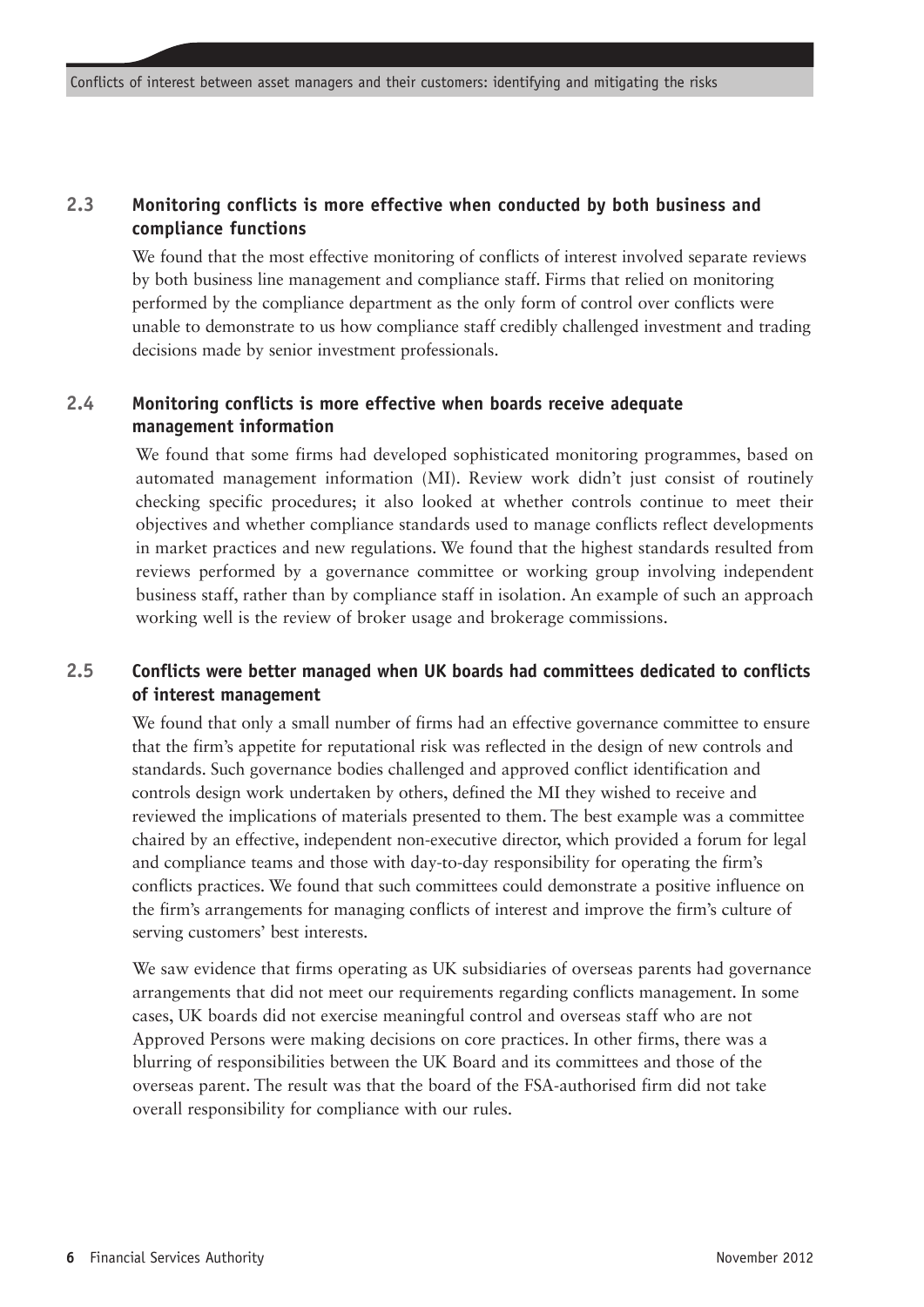### 3 How firms managed the purchase of research and trade execution services on behalf of customers

#### **3.1 Too few firms adequately controlled spending on research and execution services**

Firms regularly spend millions of pounds of their customers' money buying research and execution services from brokers. Only a few firms we visited exercised the same standards of control over these payments that they exercised over payments made from the firms' own resources. One firm had carefully considered which services represented valuable inputs to its investment process and challenged brokers about why it should pay for other services. Another firm set a maximum spend on research services and, once these limits were reached, switched commission rates for the brokers concerned to execution-only rates for the remainder of the commission period. These firms could show us that they were both acting in their customers' best interests and putting customers' interests before their own.

Poor practice we identified included no central organisation of commission payments where individual fund managers paid for research services by directing business to particular brokers on a trade-by-trade basis. It was unclear to us how firms using this approach monitored whether they were acting in customers' best interests.

#### **3.2 Firms did not regularly review whether services were eligible to be paid for using customers' commission**

COBS11.6.3R limits what can be purchased to 'execution' or 'research' services. COBS11.6.5E provides evidential standards to determine what constitutes research. We found that few governing bodies regularly reviewed whether the products and services purchased using client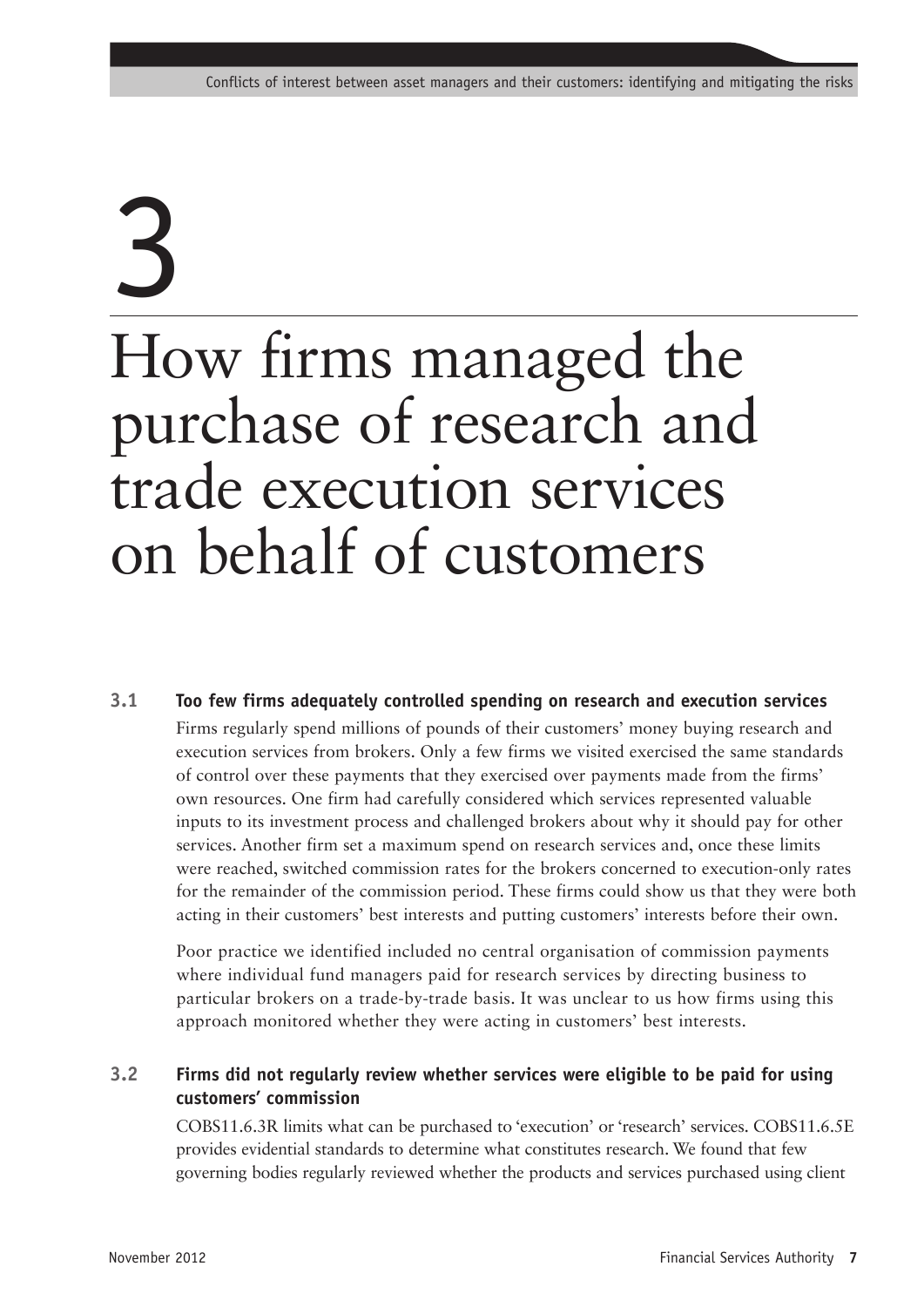commissions were eligible to be paid for with customers' funds. In particular, various firms were using commissions to pay for market data services and were unable to demonstrate how these met all of our evidential standards for research services. Firms were also unable to demonstrate how brokers arranging for access to company management<sup>1</sup> or providing preferential access to IPOs, constituted research or execution services.

#### **3.3 Firms with strong controls over commission were better able to demonstrate control over the execution of customer orders**

Firms with poor controls over how they spend customers' commission put at risk their ability to execute transactions by directing them to counterparties or venues that might not provide best execution. We found that firms with the strongest controls over commissions also tended to have the best monitoring over execution. Good practice we observed in this area included a designated management committee, using transaction cost analysis to assess and challenge the performance of dealing desks.

#### **3.4 Some firms did not observe our requirements to disclose to customers details of commission payments**

We found one firm that claimed to comply with the Investment Management Association's (IMA) Pension Fund Disclosure Code (the Code) regarding commissions when, in fact, it was not fully compliant. The firm was not able to explain to our satisfaction why it had chosen not to comply with the Code, nor how it believed it had met our commission disclosure rules through other means.<sup>2</sup>

Access to company management (sometimes also referred to as 'corporate access') means, in this context, the practice of third parties (typically investment banks) arranging for asset managers to meet with the senior management of corporations in which the asset manager invests, or might subsequently invest, on behalf of customers. It does not refer to any research services that might be provided by the third party alongside providing access to company management.

<sup>2</sup> COBS 11.7.17G states that in assessing the adequacy of periodic disclosures a firm makes to comply with COBS 11.7.15R, the FSA will have regard to the extent to which the firm adopts disclosure standards developed by industry associations such as the Investment Management Association.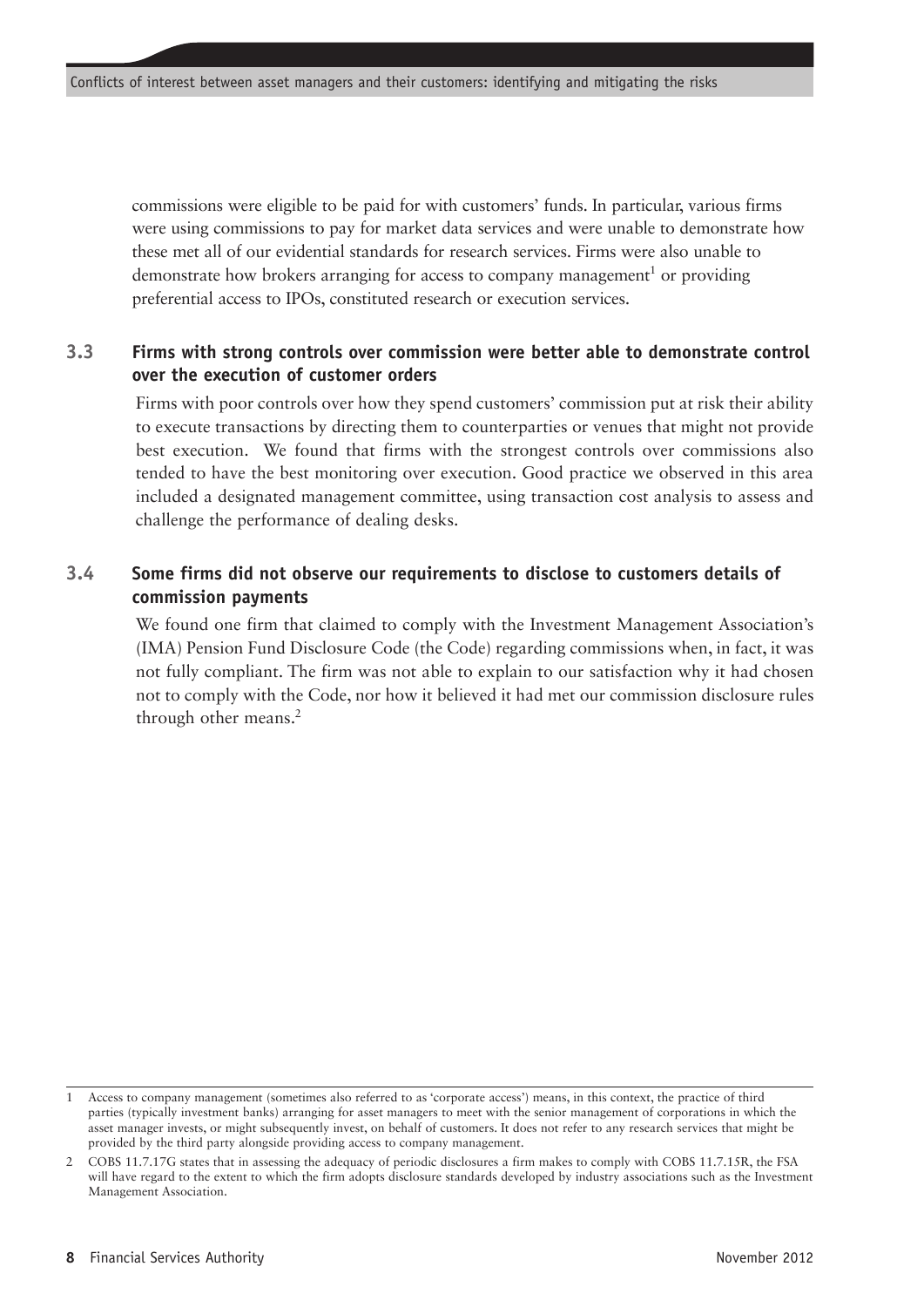## 4 How firms managed gifts and entertainment

Firms had not taken care to consider whether the value and frequency of gifts and entertainment would give rise to actual or perceived conflicts of interest

We were concerned to find that most of the firms we visited applied limited thinking to how accepting gifts and entertainment could compromise their duty to act in their customers' best interests. Many firms set their policies simply by reference to market practices. We saw examples of entertainment taken by firms' staff that, if fully disclosed to the firms' customers, might have caused concern about the objectivity of decisions taken on their behalf. Examples of policies we saw that contained controls over gifts and entertainment practices included:

- The policy imposed limits on both the value of any one gift or event and on the frequency with which multiple gifts/events can be accepted within a certain time period. It required gifts/events to be valued on the basis of cost incurred by the provider or its market value, not the face price of the ticket.
- The policy applied to both broker and issuer-sponsored conferences and research trips, including the entertainment provided during these trips, and did not permit travel and accommodation to be accepted.
- The policy extended to frequent, low-level entertainment (such as drinks and dinners) as well as occasional, expensive events. The policy also covered gifts and entertainment paid for by a member of a broker's staff personally. The policy also recognised that some events might have much greater value to particular individuals than others (for example, when the entertainment is a ticket to a sporting event) and that donors might structure their entertainment based on their knowledge of a particular individual recipient's interests.
- The policy treated events not attended by the donor firm's staff as gifts, not entertainment, and subjected them to tighter monetary limits applied to gifts. The policy also required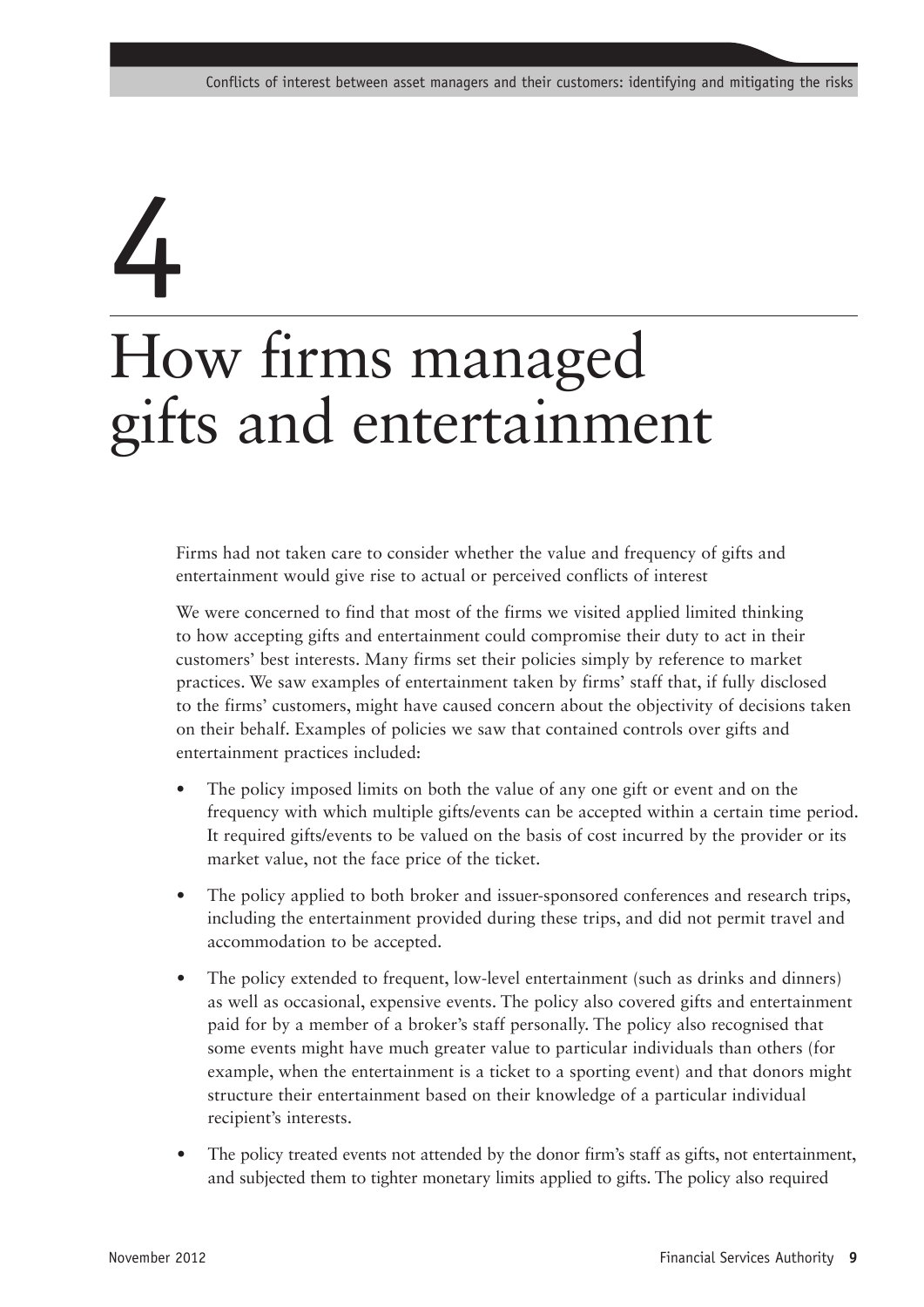events that are attended by the recipient's partner, friends or family to be treated as gifts and subject to the same tighter monetary limits.

- In some cases, the policy required the firm to reimburse the donor for the full cost of staff attending an event, even if a valid business purpose justified attending. Where no valid business purpose could be demonstrated, the policy required staff to pay.
- The policy required both line managers and compliance staff to approve gifts and entertainment.
- The policy covered gifts and entertainment provided by trustees, depositories and parties providing services to the asset manager under outsourcing contracts (such as fund accountants and transfer agents). The policy highlighted the risk that staff may be influenced in carrying out their responsibilities under SYSC 8 to oversee outsourced activities effectively.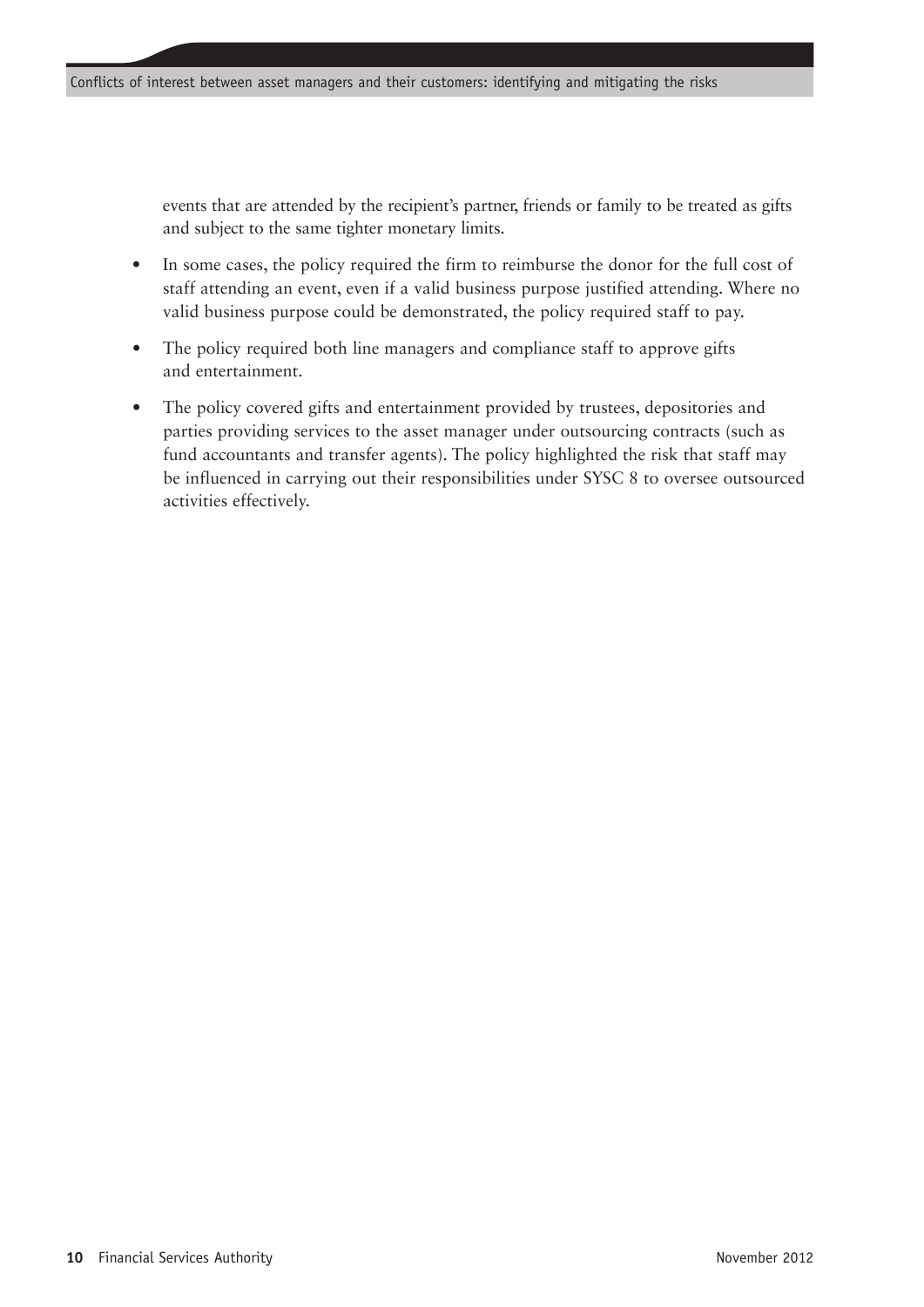## 5 Ensuring customers have equal access to all suitable investment opportunities

**5.1 Some firms do not allocate trades between different clients in an equitable manner**  Our rules require prompt and accurate recording, allocation and documentation of trades. Our rules also require firms to allocate transactions fairly when they conduct transactions involving several clients in the same security at the same time.

We found that most firms had satisfactory procedures to allocate the completed transaction fairly between clients. But in one case, a firm exempted various senior fund managers from trading through the central dealing desk, and allowed them to delay allocating trades until several hours after execution. When challenged to justify this practice, the firm implemented a review, which found evidence that late allocation of trades allowed fund managers to favour some customers over others. Another example of poor practice involved allocating to the same customer all trades where pro rata allocation was not applied (mainly because of board lot rounding or minimum allocation sizes).

#### **5.2 Some firms could not show that cross trading between customers was always in the interests of both customers**

Many firms transfer securities between customers' portfolios (cross trades) and in most cases had adequate controls to ensure such trades were beneficial to both customers and were executed at a fair price. But in one case, we challenged a firm to justify how regular and significant cross trading was beneficial for all customers after we became concerned that some funds might be improperly providing liquidity support to others. In other cases, we found that investment staff did not record reasons for cross trades between customers,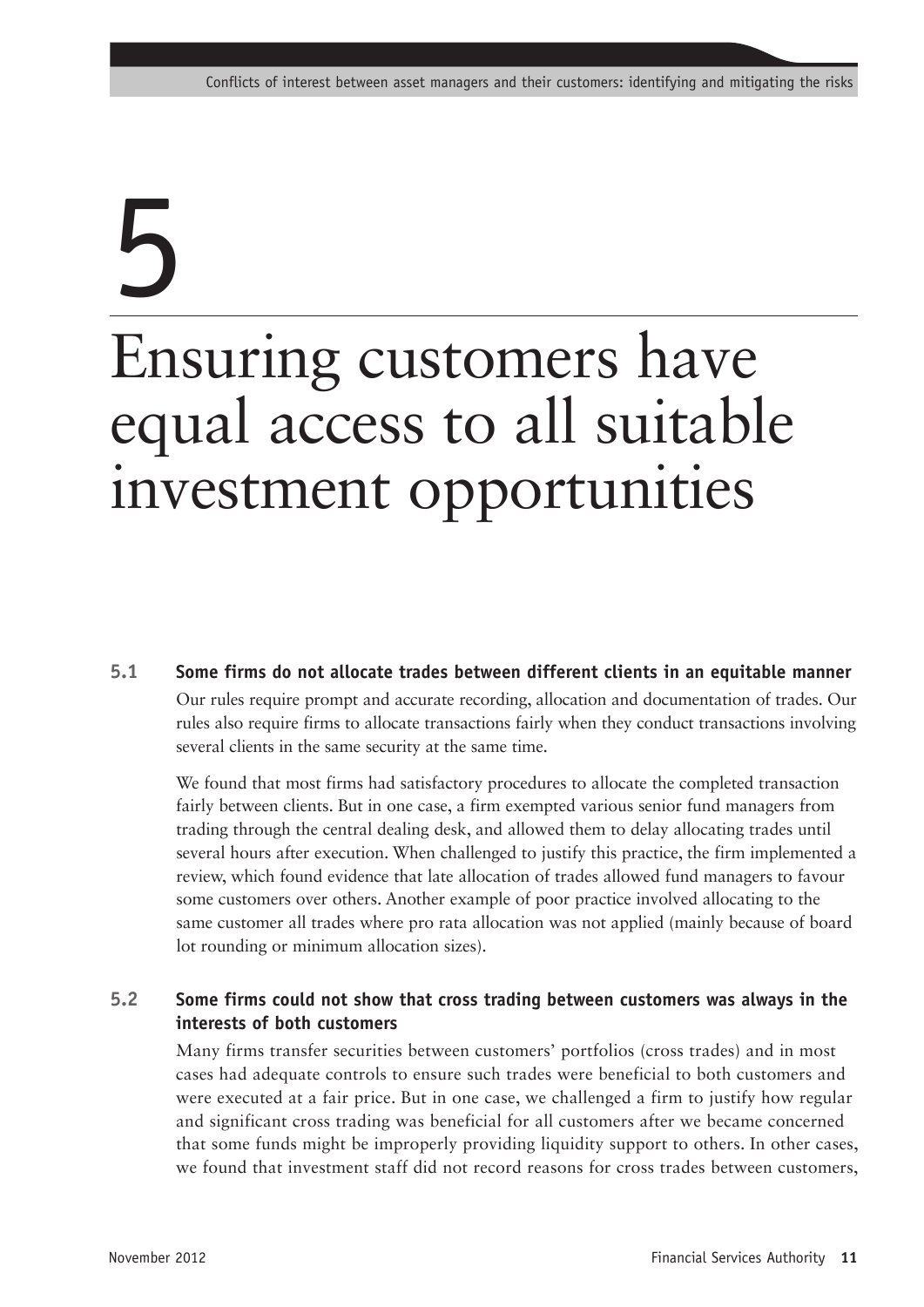or that where reasons had been recorded, senior management did not carry out any meaningful review of them.

#### **5.3 We took enforcement action against a firm which traded for one fund to ease the liquidity problems faced by another fund**

We took enforcement action against a firm that purchased a security for one customer, the proceeds of which allowed another customer to redeem a different, illiquid security, issued by the same group. This connected transaction enabled the second customer to meet redemptions it could not otherwise meet.

#### **5.4 Some firms had inadequate controls and oversight over the allocation of investment research ideas between customers**

We found that most firms emphasised the role of team-based research and sharing ideas in their marketing material. But we identified that some firms employed investment processes that were not based on a team approach and where individual portfolio managers were given significant leeway in investing their portfolios, with no requirement to share information and ideas. Too often these firms had not disclosed that research ideas were not shared between portfolio managers.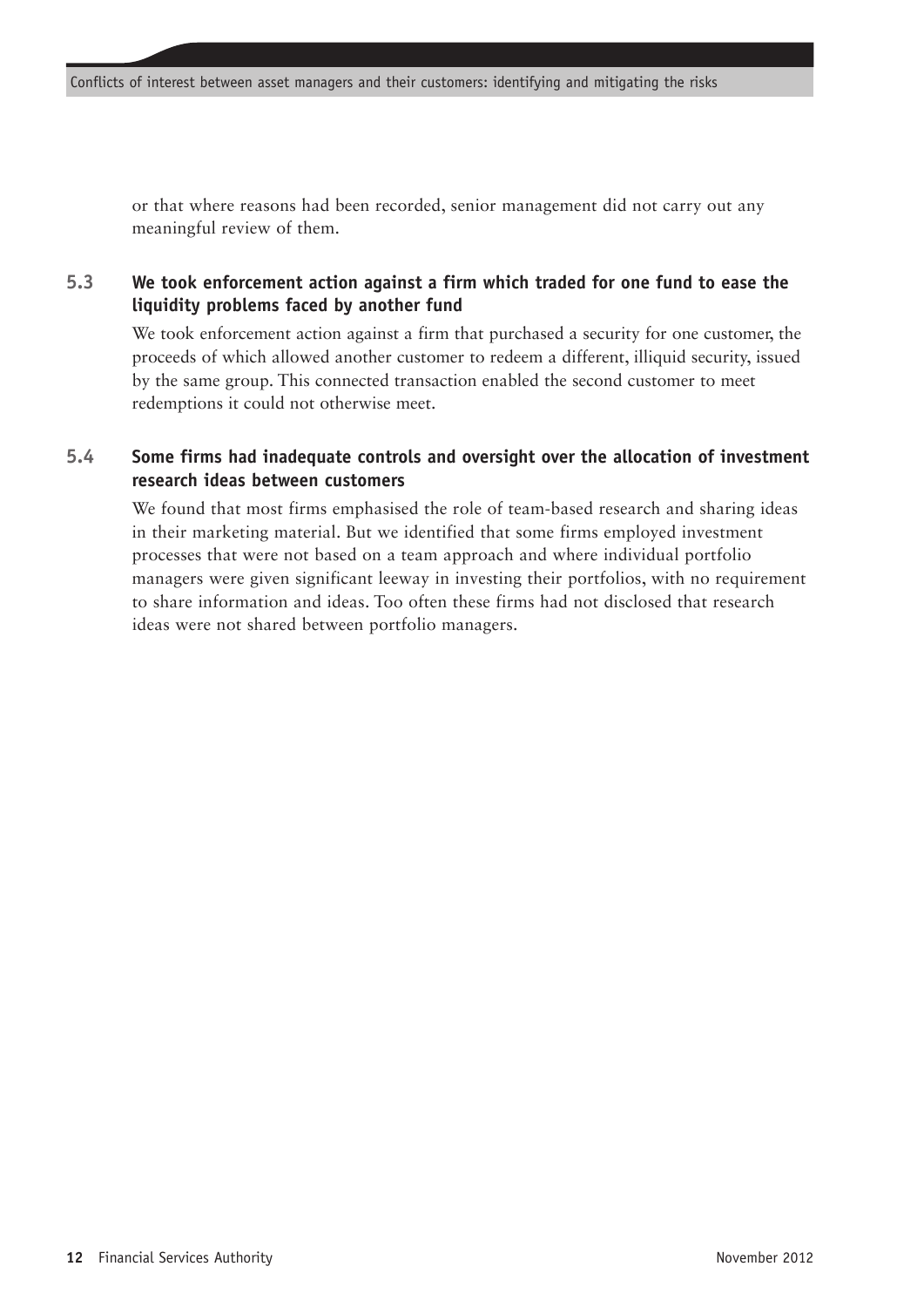## 6 How firms managed personal dealing by employees

#### **Most firms had satisfactory arrangements for managing conflicts arising from employees' personal dealing but application to staff was inconsistent**

**6.1** We found variable standards among firms for controls over employees dealing for their personal accounts (PA trading). Firms with good controls over PA trading took care to: explain to employees the conflicts of interest created by PA trading; set out clear procedures; and impose significant restrictions, such as an expectation that staff would trade only as long-term investors, with minimum holding periods and maximum trading frequencies. These firms monitored PA trading activity, and focused attention on staff conducting extensive personal trading or judged to be in particularly sensitive client portfolio handling roles. Good practice involved a governance committee overseeing personal trading activity and reviewing all aspects of the policy to ensure it remained appropriate. One example of poor practice arose where a firm exempted senior staff from some of the firm's PA trading rules, without good reason.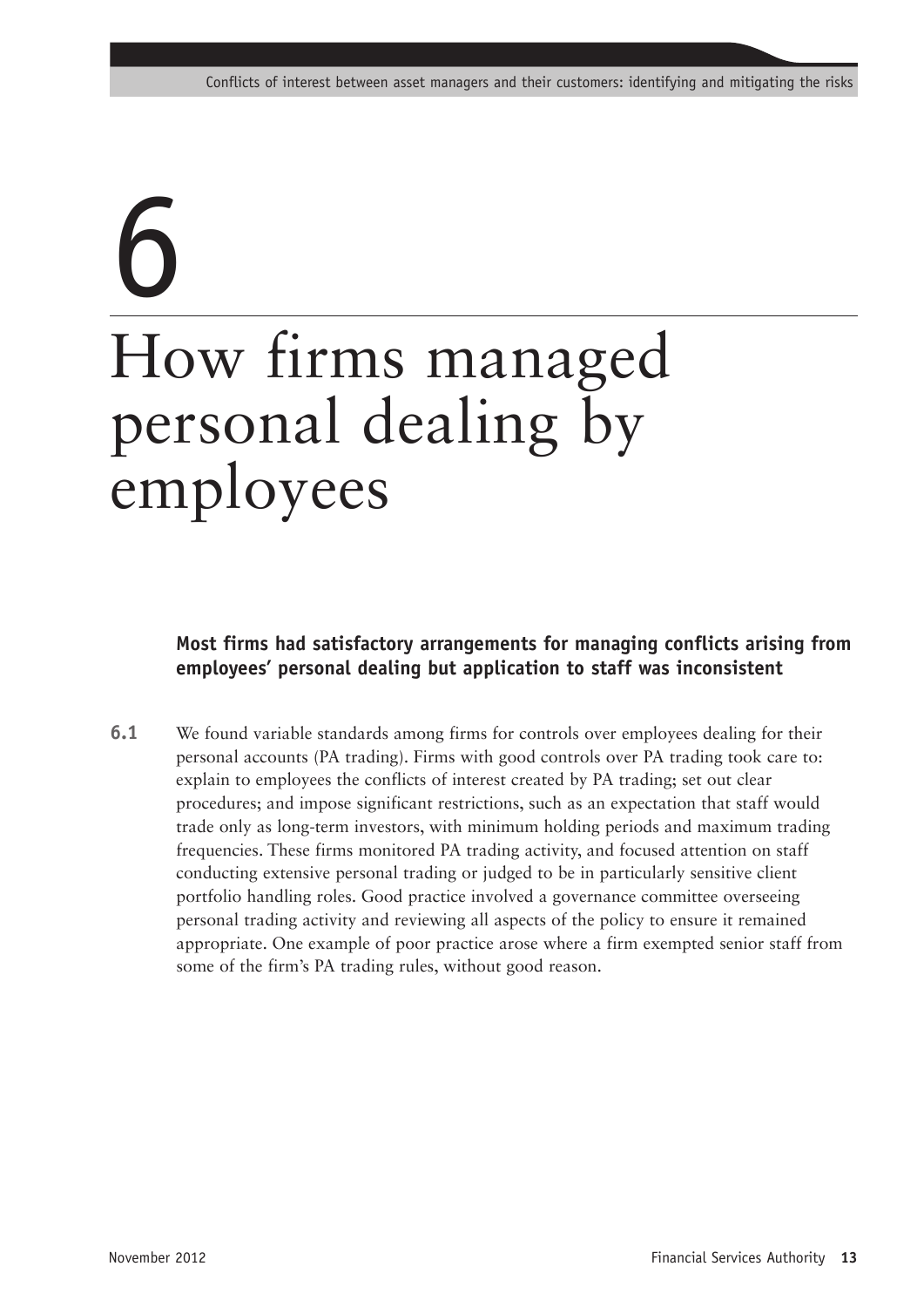## 7 How firms allocated the cost of errors between themselves and customers

**Most firms had clear arrangements for handling errors, but some were too reliant on contractual limitations to avoid reporting the cost of errors to customers**

- **7.1** Most firms recognised that, when an asset management firm makes a mistake in the handling of a customer's account, a conflict exists between the firm and its customer over who should bear the cost of that error. They also recognised that the conflict is exacerbated because the customer is often unaware of the mistake and does not become aware unless told by the firm. We found that some firms had explored this issue in great detail and good policies included the following:
	- The policy required firms to report errors internally and establish systems to capture error information. It encouraged staff to admit errors (rather than conceal them) and the compliance department and a relevant governance committee of the board reviewed error-handling decisions.
	- The error correction policy did not allow counterparties to accommodate the costs of an error by the firm.
	- The policy required customers to be returned to the position they would have enjoyed had the error not occurred. The policy allowed clients to keep the profits from any errors, except:
		- where these can be reasonably netted against loss-making errors of the same type, or
		- where the error trade has been fully disclosed to the customer who then makes an informed decision to reject the trade.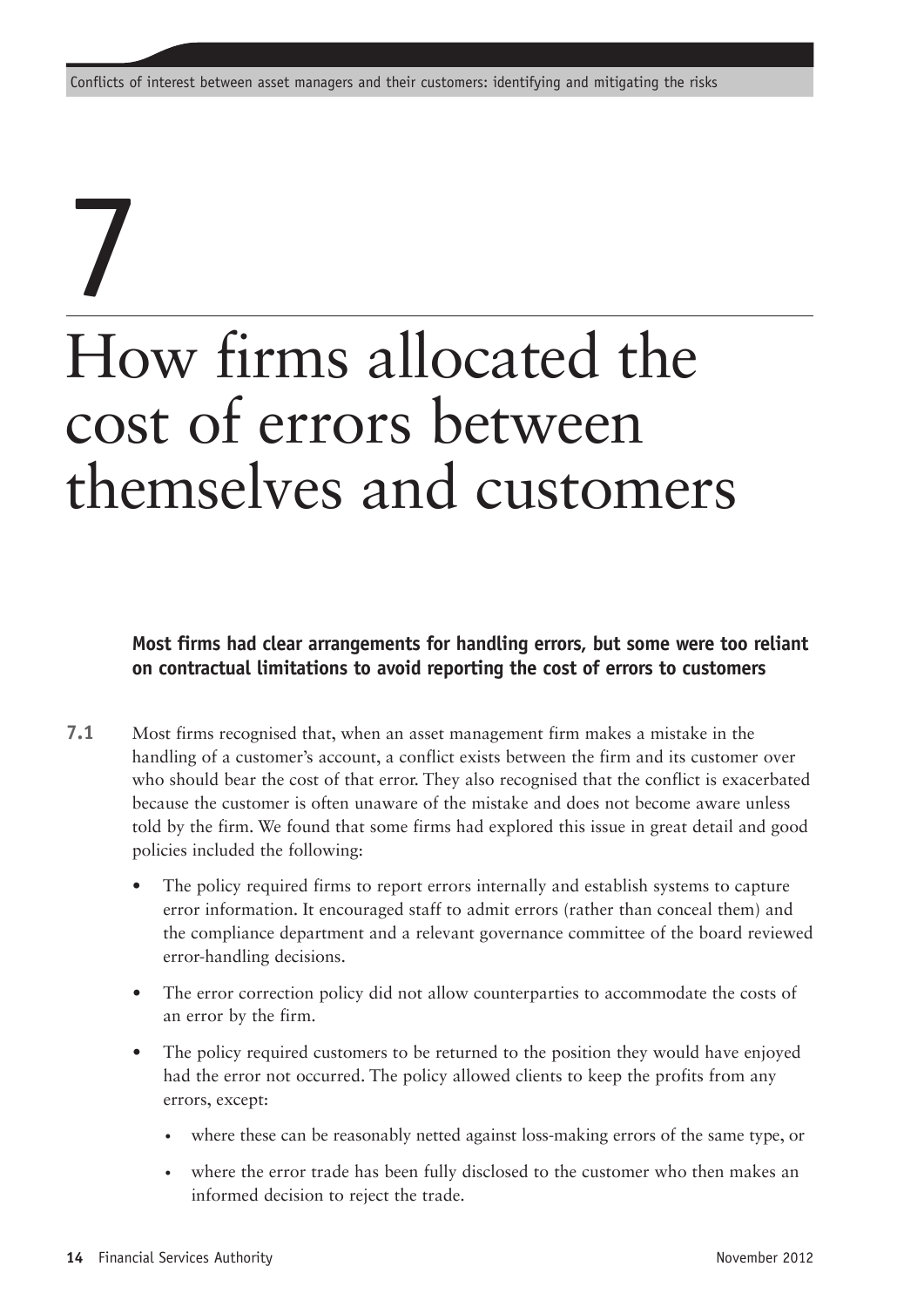We noted that some firms – mostly hedge fund managers – relied on clauses in their contracts with customers to remove the liability for the costs of errors and omissions other than in the case of gross negligence. We found that some firms used these clauses to justify not reporting errors to customers and to avoid systematically collecting information about the costs of errors incurred by customers. These firms had not considered whether repeatedly making the same or similar errors might in itself amount to gross negligence.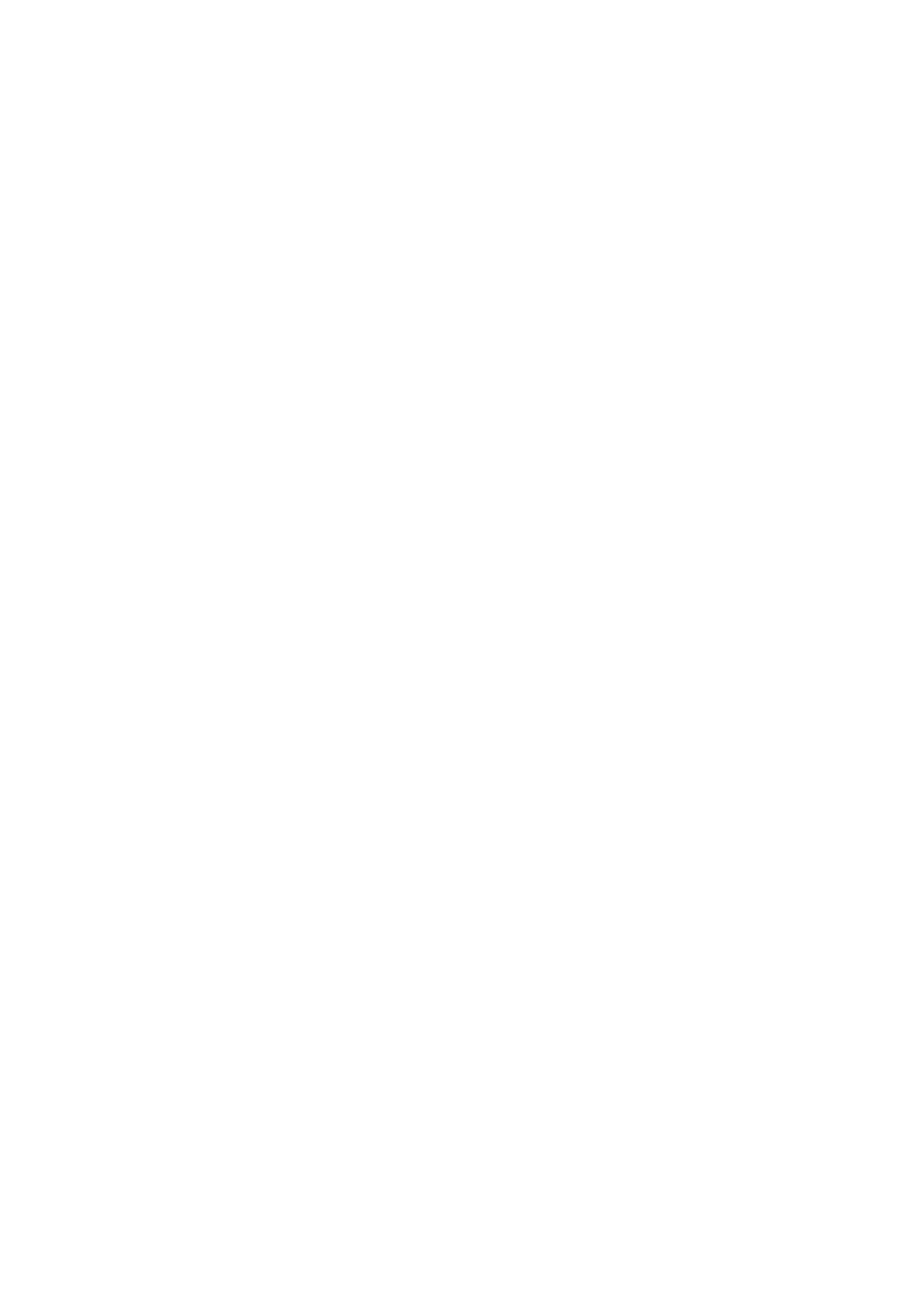### Appendix 1

### Wording for firms to use when attesting to the FSA on the effectiveness of their arrangements to manage conflicts of interest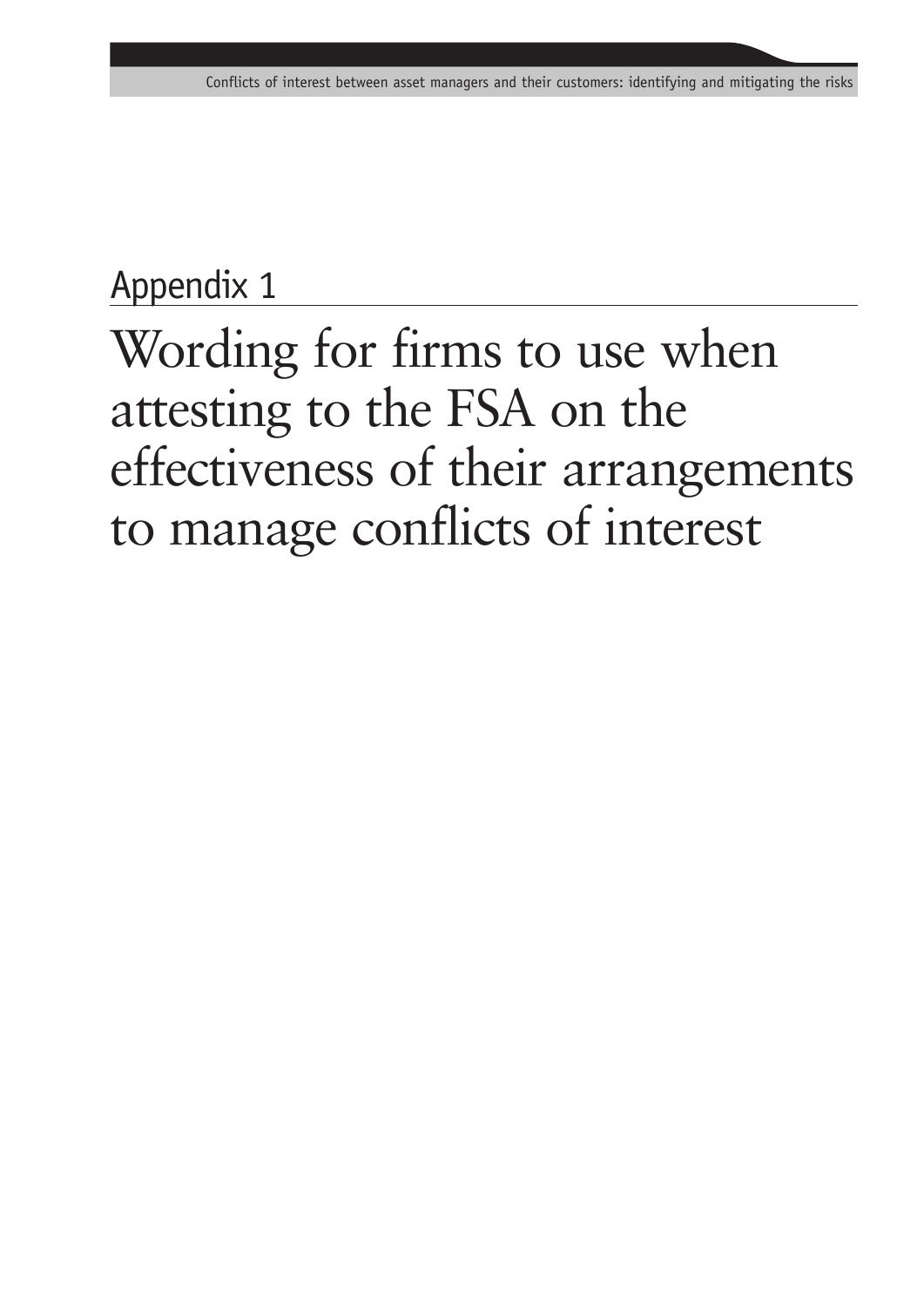Conflicts of interest between asset managers and their customers: identifying and mitigating the risks

#### ATTESTATION TO THE FSA

The board of {*name of firm}* ('the firm') has received a copy of the FSA paper, *Conflicts of interest between asset managers and their customers: identifying and mitigating the risks* ('the Paper').

The Paper has been considered at a board meeting(s) held on *{date(s)}*. Following an assessment of the firm's arrangements in light of the Paper's findings, the board resolved that the firm's arrangements are sufficient to ensure that the firm manages conflicts of interest effectively and in compliance with FSA rules

Chief Executive Officer

\_\_\_\_\_\_\_\_\_\_\_\_\_\_\_\_\_\_\_\_\_

Date:

A pdf of this attestation should be returned to the following address:

Conflicts-attestation@fsa.gov.uk